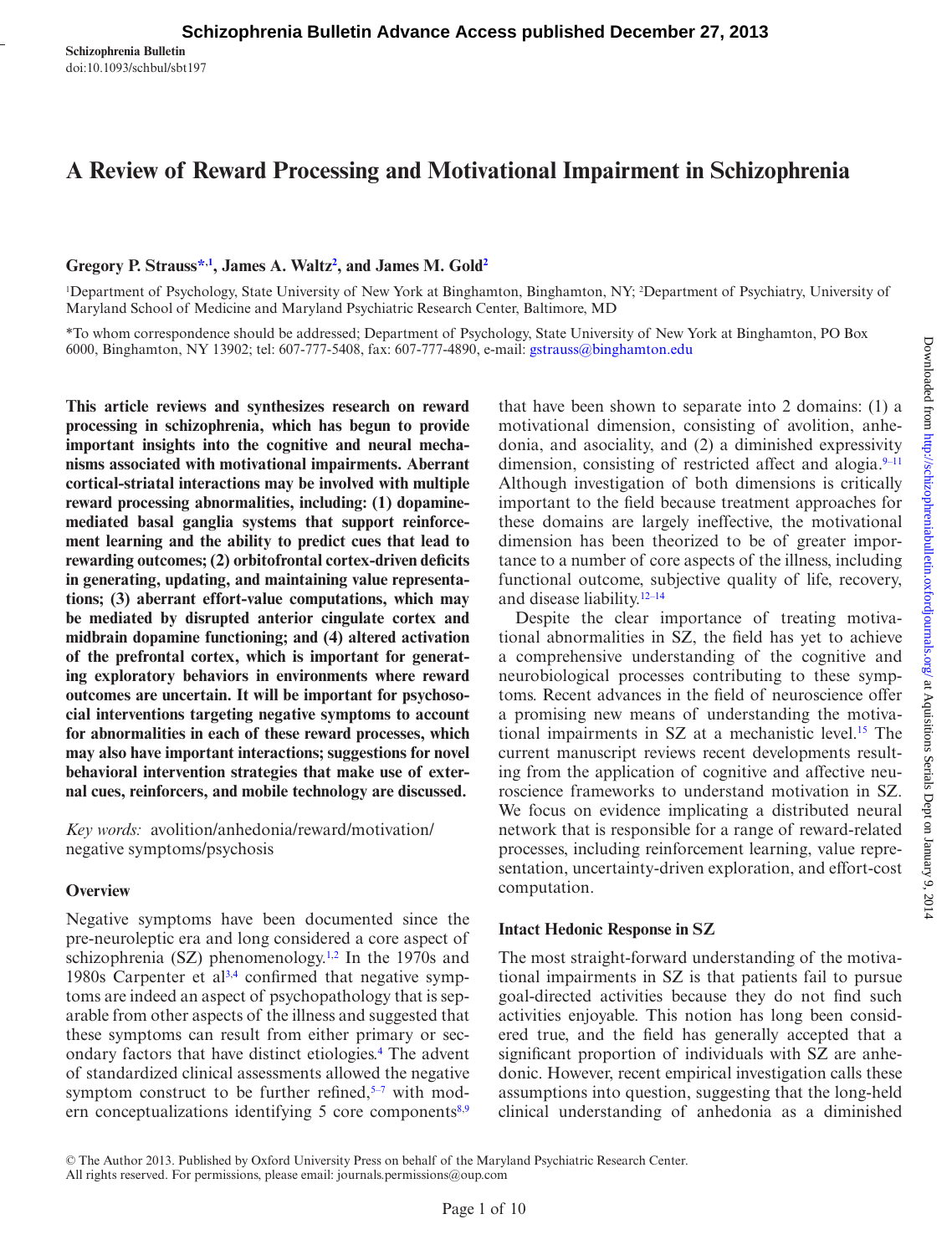capacity for pleasure in SZ may be inaccurate (see Strauss and Gold<sup>16</sup> and Kring and Moran<sup>[17](#page-7-10)</sup> for recent reviews). In short, studies suggest that individuals with SZ report levels of in-the-moment positive emotion $18$  and subjective arousal<sup>19</sup> that are similar to healthy controls when exposed to pleasant stimuli in the laboratory and also similar increases in positive emotion to controls when engaged in activities during everyday life.<sup>20,21</sup> Patients also display comparable neural response to controls when presented with emotional stimuli and asked to report on their in-the-moment emotions.<sup>22</sup> Despite these apparently normal hedonic responses at the subjective and neurophysiological level, it is clear that individuals with SZ less frequently engage in motivated behaviors aimed at obtaining rewards and pleasurable outcomes.<sup>[23](#page-7-16)</sup> Thus, an important question emerges: Why do apparently normal hedonic experiences not translate into motivated behavior in SZ?

#### **Prediction Error Signaling, Reward Anticipation, and Reinforcement Learning**

One possibility is that patients have deficits in reinforcement learning and reward anticipation that are needed for intact hedonic responses to influence decision making. A growing basic neuroscience literature has identified 2 complimentary and interactive neural systems that are involved with reinforcement learning and value representation.<sup>24</sup> One system, which governs rapid learning, is mediated by the prefrontal cortex (PFC), particularly the orbitofrontal cortex (OFC). This system is used to update mental representations of value for stimuli and response alternatives on a trial-by-trial basis, serving to guide decision making by allowing individuals to flexibly respond to changes in reinforcement contingency and novelty in the environment. The second system is mediated by the basal ganglia (BG) and involved with more gradual reinforcement learning. Learning achieved through this system occurs over a number of trials. Both systems make use of mismatches between expected and obtained outcomes called prediction errors (PEs). Positive PE signals are broadcast to dopamine (DA) cell target areas, which reinforce actions and representations associated with better-than-expected outcomes.<sup>24</sup> In contrast, transient decreases in DA cell activity signal that an action resulted in an outcome that was worse than expected and should be avoided (ie, negative PEs).<sup>24</sup>

Numerous behavioral and neuroimaging studies have investigated reinforcement learning in SZ, providing insight into the integrity of these 2 systems and their associations with motivational deficits. There is consistent evidence that patients are impaired at making rapid behavioral adjustments in response to feedback and that these impairments are associated with negative symptoms.<sup>[25,](#page-7-18)26</sup> These deficits relate to the ability to use explicit representations of feedback to make trial-to-trial

choice after experiencing negative feedback (lose-shifting), and they are associated with aberrant activation in the orbitofrontal cortex[.27](#page-7-20),[28](#page-7-21) In contrast, many studies, using motor, serial reaction time, and cognitive skillbased learning tasks $29-31$  suggest that gradual/procedural learning may be relatively intact in SZ (but see Foerde et al<sup>32</sup> and Kumari et al<sup>33</sup> for examples of evidence to the contrary). Inconsistent results among studies examining gradual learning may reflect a combination of differences in task properties and subject-related characteristics, including symptom presentation and antipsychotic medications. Antipsychotics may impact gradual learning, as chlorpromazine equivalent dosage is associated with performance on tasks reliant on procedural learning,<sup>34</sup> and procedural learning impairments are less severe in antipsychotic naive patients.<sup>35</sup> Gradual learning may therefore be impaired by very high levels of D2 blockade; however, this effect may be modest given that so many studies examining medicated patients find evidence for relatively intact gradual learning. Although behavioral studies provide compelling evidence that gradual learning is somewhat spared, neuroimaging studies suggest that normal learning may in fact be accompanied by abnormal neural activation in several brain areas, including the basal ganglia.<sup>[36,](#page-8-0)37</sup> Patients may therefore achieve normal gradual learning through use of multiple cognitive processes and neural substrates outside of the neostriatum.

adjustments in responses, such as switching a response

At the behavioral level, there is also consistent evidence that SZ patients with motivational impairments exhibit deficits in learning from positive outcomes (Go-learning), but intact learning from negative outcomes (NoGolearning). This pattern of performance can be considered a perfect neurobehavioral recipe for avolition, ie, patients are capable of learning what *not to do* in order to avoid punishments, but not what *to do* in order to obtain rewa rds.[26,](#page-7-19)[38,](#page-8-2)[39](#page-8-3) There are 2 alternative interpretations for this pattern of impaired Go- and spared NoGo-learning. First, impaired Go-learning could occur because patients fail to generate or learn from positive PEs during positive outcomes, possibly implicating aberrant DA signaling. Alternatively, patients could fail to precisely represent the value of the alternative responses during the decision process itself—a deficit driven by OFC dysfunction.

To explore these 2 alternative explanations, Gold et  $al^{40}$  $al^{40}$  $al^{40}$ administered a probabilistic reinforcement-learning task that allowed for dissociation between value representation and PE abnormalities. In this experiment, participants were required to simultaneously learn 4 stimulus pairs: in 2 of the stimulus pairs, the correct choice led to a monetary reward on either 90% or 80% of trials with incorrect choices leading to a failure to make money; in the other 2 pairs, the correct choice led to the avoidance of a monetary loss on 90% or 80% of trials. Thus, in both the gain and loss avoidance pairs, selection of the correct response should be associated with the generation of a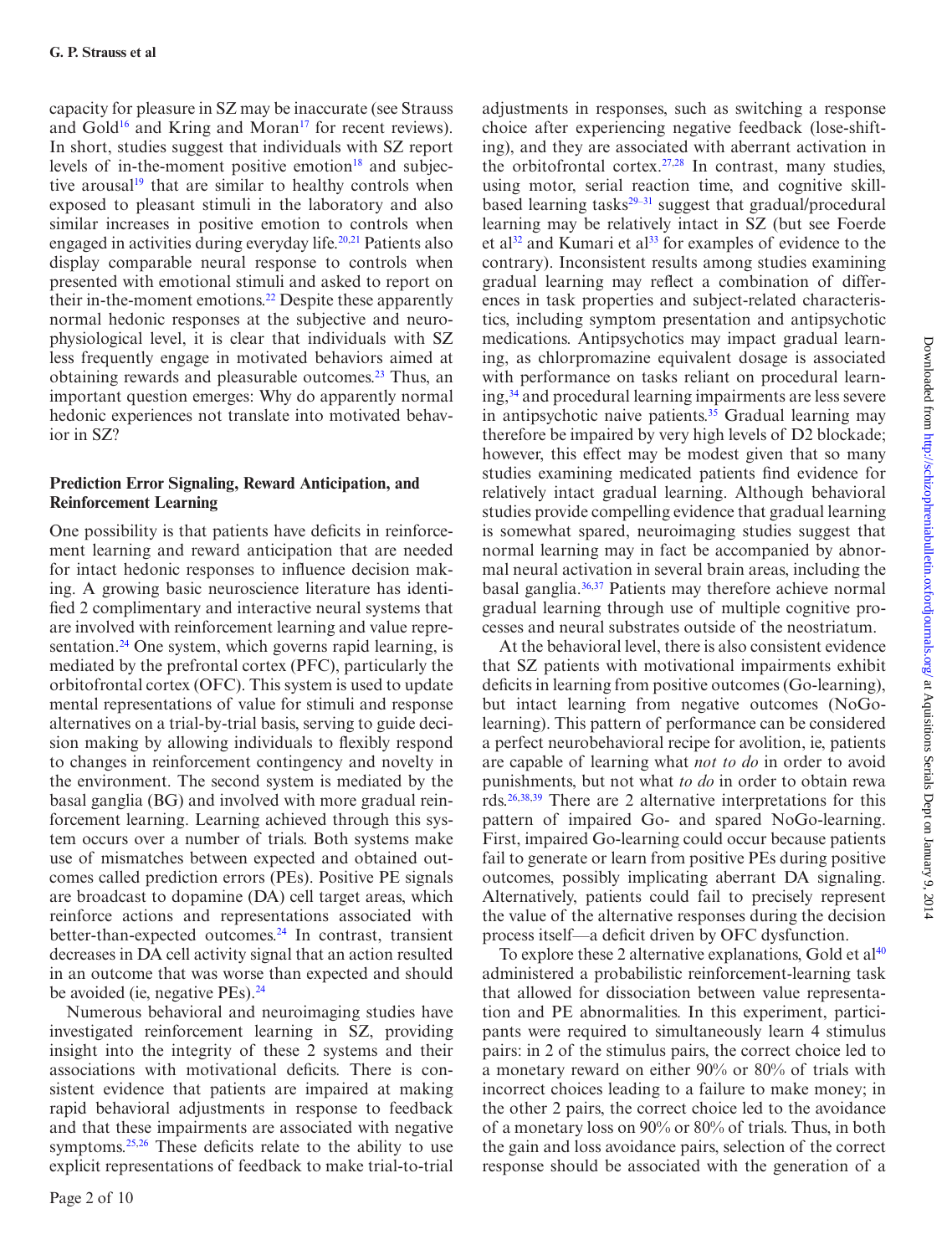positive PE, and both cases are known to elicit phasic DA bursts. Two critical findings were observed. First, patients with more severe avolition showed impaired acquisition of the gain pairs but spared acquisition of the loss avoidance pairs. This pattern of performance suggests that patients are able to use PEs to guide learning, at least when the positive PE is associated with successful loss avoidance (as well as intact learning from negative PEs to losses themselves). Second, in the transfer phase when stimuli learned during acquisition are presented in novel pairings, only the patients with severe avolition failed to prefer the stimuli associated with rewarding outcomes over those that had been associated with loss avoidance, which had been associated with positive PEs but have no positive expected value. In essence their choices were totally driven by the history of PEs and not by their expected value. To confirm this behavioral interpretation, a computational model was applied to estimate contributions of PE signaling in the BG (actor-critic model) and whether PEs are used to update value representations of actions in the OFC (Q-learning). The modeling results were remarkably clear: Performance of avolitional patients was well fit by a pure actor-critic model, whereas healthy controls and patients with low avolition were best fit by the model where the actor-critic model was supplemented by the contribution of Q-learning, confirming that the deficit observed in avolitional patients reflects impairments in value representation, not learning from PEs. Thus, both behavioral and modeling evidence suggest that PE signaling appears to be largely, and surprisingly, intact in patients with SZ.

The functional neuroimaging literature is not entirely consistent with the results of behavioral and computational modeling studies examining PEs. Consistent with behavioral and modeling evidence, neuroimaging data indicate intact activation in the ventral striatum in relation to negative  $PEs$ ,  $27,41,42$  $27,41,42$  $27,41,42$  However, several neuroimaging studies indicate that positive PEs are accompanied by reduced neural response in the ventral striatum, as well as other regions such as the insula, frontal cortex, amygdala, hippocampus, putamen, and cingulate.<sup>[27](#page-7-20),41-47</sup> Notably, reduced striatal response has not been found in all studies (see Waltz et  $al^{27}$ , Dowd and Barch<sup>48</sup>, and Simon et al<sup>49</sup>), and discrepancies across studies may reflect differences in characteristics of the patients that were sampled because individual differences in clinically rated negative symptoms predicted striatal response.<sup>27,[42,](#page-8-6)[48](#page-8-7),49</sup> It is unclear how aberrant activation in areas outside of the striatum should be interpreted. Studies finding abnormal neural response outside of the striatum have primarily examined outcome-evoked responses or feedback-evoked responses, and studies reporting abnormal activation in areas outside of the striatum may not reflect reward PEs. Thus, the literature on the integrity of positive PE signaling is unclear; additional studies are needed to reconcile apparent discrepancies across levels of evidence, because

there appear to be subtle, but possibly important, differences in behavioral, computational modeling, and imaging findings concerning the integrity of PE signaling.

Individuals with SZ also display impairments in reward anticipation, ie, the ability to signal reward availability when predictive cues are present. Striatal DA plays a key role in reward anticipation, allowing affective salience to become linked to predictive cues. Individuals with SZ have reduced activation in the ventral striatum in response to cues predicting upcoming rewards.<sup>50–52</sup> Reduced striatal response may occur in patients who are unmedicated or taking first-generation but not second-generation antipsychotics[.51](#page-8-10)[,52](#page-8-11) Blunted striatal activation during reward anticipation is also associated with greater negative symptom severity, $27,42,49$  $27,42,49$  $27,42,49$  and these relationships hold true in patients taking second-generation antipsychotics.<sup>27,[49](#page-8-8)</sup> The interpretation of results from reward anticipation studies using anticipation paradigms, such as the monetary incentive delay or other instrumental learning paradigms, is complicated by the fact that reward anticipation in these paradigms relies upon learning and several cognitive processes known to be impaired in SZ. To clarify this matter, Pavlovian conditioning paradigms have been examined, enabling an evaluation of reward anticipation and PE signaling independent of factors like action selection and response execution. Results from these studies indicate that patients with greater severity of negative symptoms display reduced activation in the ventral striatum and ventromedial PFC during reward anticipation.[42,](#page-8-6)[48](#page-8-7) Thus, impaired reward anticipation may not be an artifact of learning deficits and may play an important role in motivational impairments in SZ, impeding the initiation of goal-directed behavior.

#### **Value Representation**

Several research groups have proposed that motivational impairments in SZ may be related to deficits in generating, maintaining, and updating mental representations of value.<sup>[15,](#page-7-8)[53](#page-8-12)[,54](#page-8-13)</sup> The OFC plays a critical role in value representation,<sup>55</sup> facilitating the calculation of an outcome's value, how much an outcome fulfills motivational needs, and the comparison of one outcome's value to alternative outcomes.[55](#page-8-14) Thus, the OFC serves the purpose of holding information about reward value in working memory, which in turn facilitates goal-directed behavior by indicating when outcomes have changed and action plans need to be updated.

Individuals with SZ display impairments on tasks where value representations must be updated, such as probabilistic reversal learning or Intradimensional/ Extradimensional set-shifting tasks $26,56-59$  and the Iowa Gambling task.<sup>60–62</sup> Neuroimaging evidence indicates that impaired value representation on the probabilistic reversal learning task is associated with reduced deactivation of the medial PFC and that reduced deactivation predicts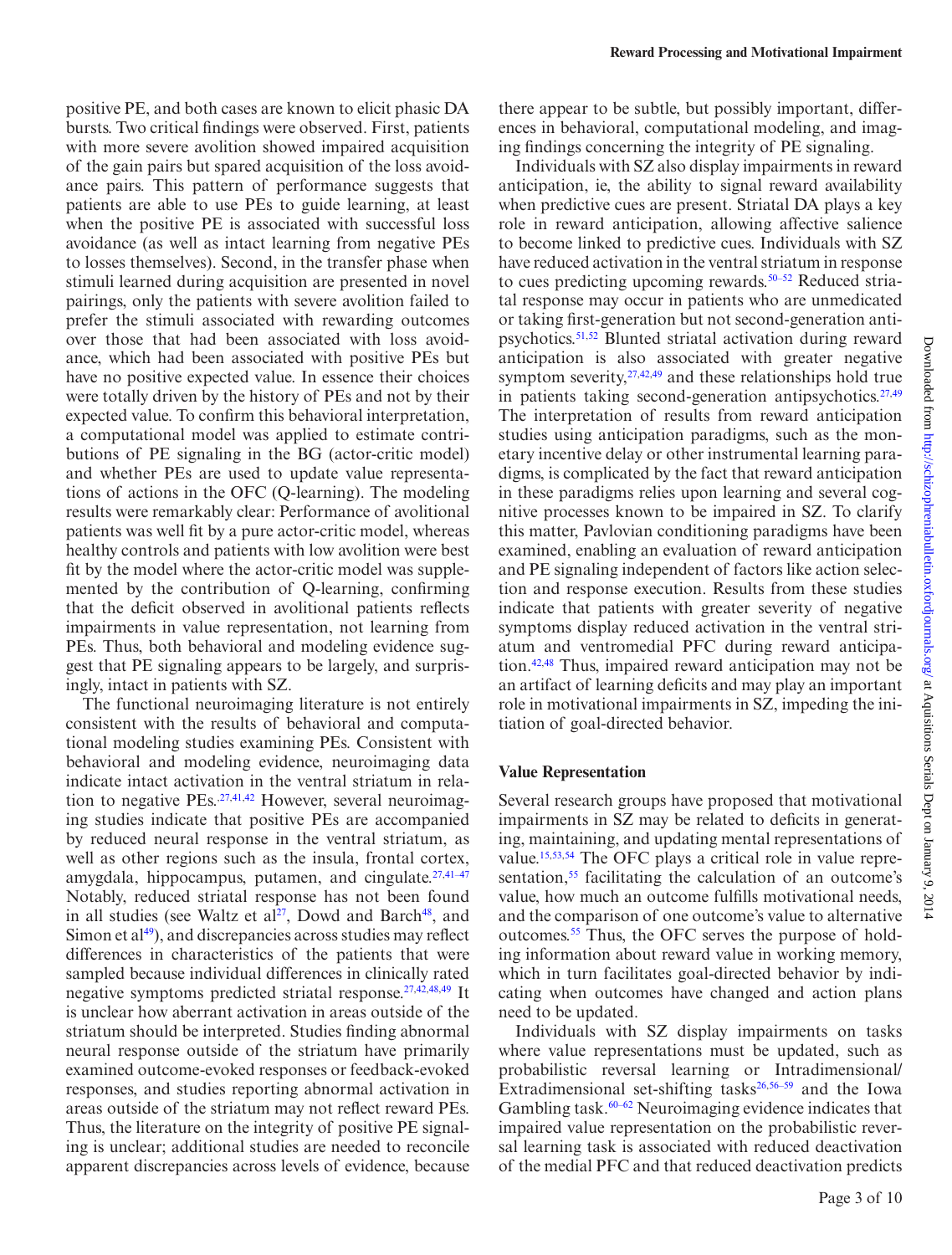elevated anhedonia and avolition.<sup>28</sup> One potential concern about the inferences drawn about value representation from tasks involving learning is that impairments on these tasks could result from general cognitive impairments. It seems unlikely that learning or generalized cognitive deficits fully account for value representation deficits, given data from several paradigms where subjects are simply asked to indicate preferences, where no learning or feedback processing is involved. For example, in a study of relative value judgments, which have been found to be associated with OFC function, Strauss et al.<sup>63</sup> presented patients and controls with pairs of pleasant photographs with similar context (eg, cute puppies—border collie, poodle, etc) to examine the extent to which subjects made consistent preference choices that maintained transitivity (eg, if you prefer A to B and B to C, do you prefer A to  $C$ ?).<sup>64</sup> Results indicated that patients were less bound by transitivity than controls as indicated by more inconsistent preference judgments and larger magnitudes of discrepant responses than controls. Furthermore, in a condition that presented a set of pleasant and unpleasant stimuli selected for gradations in valence (ie, highly positive>mildly positive>mildly negative>highly negative), controls were able to make fine-grained distinctions among the items and selected them in a normative fashion, whereas patients showed no preference for highly positive over mildly positive items or mildly negative over highly negative items (despite preferring positive to negative stimuli). Similarly, in multiple delayed discounting experiments, where participants are presented with an option for immediate or delayed rewards, there is consistent evidence that patients prefer smaller immediate rewards to larger delayed rewards. $65,66$  $65,66$  A functional neuroimaging study of delay discounting in SZ patients and controls matched on behavioral performance indicated that patients had less activation in the inferior frontal, dorsal anterior cingulate, and posterior parietal cortices, as well as the ventral striatum. $67$  These studies provide converging evidence that patients have difficulty representing the relative value of rewards and stimuli outside of the context of cognitively demanding learning paradigms. Based on the basic neuroscience literature,<sup>[68](#page-8-22)</sup> it is likely that these decision-making deficits observed on tasks requiring value representation reflect impaired OFC function; however, neuroimaging studies are needed to directly test this interpretation.

We do not mean to imply that cognitive deficits are not involved with the accurate representation, use, and updating of value representations in SZ. Indeed, there is consistent evidence that working memory performance as measured by standardized neuropsychological tests is related to the integrity of value representations across a range of paradigms with differing levels of cognitive dem and.<sup>36</sup>,<sup>[37,](#page-8-1)[66](#page-8-20)[,69–71](#page-8-23)</sup> There is also evidence that patients have deficits in maintaining representations of value and affective experience. For example, in a psychophysiological study

by Kring et al, $\frac{72}{2}$  patients and controls were presented with startle probes while viewing pleasant, unpleasant, and neutral scenes as well as during the delay period when the images were removed from view. Replicating prior startle studies, SZ patients had similar modulation of the startle response when images were on-screen; however, unlike controls, who showed continued modulation of the blink response when startle probes were presented following stimulus offset, SZ patients displayed a lack of startle modulation to probes during the delay period. Similarly, an fMRI study by Ursu et al<sup>73</sup> found that SZ patients had comparable neural response to controls in the presence of emotional stimuli but reduced neural activation in the dorsolateral PFC and other prefrontal, limbic, and paralimbic areas during the delay period following image offset. Furthermore, delay period activity in the dorsolateral PFC was correlated with individual differences in clinically rated anhedonia on the Scale for the Assessment of Negative Symptoms (SANS). Gard et  $al<sup>74</sup>$  extended these findings at the behavioral level, showing that deficits in maintaining value representations over a brief delay (3 s) were predictive of impaired decision making. In a series of studies on long-term memory, Herbener and colleagues<sup>75</sup> have also found that while patients show normal in-the-moment responses to pleasant images or immediate rewards, they fail to retrieve those experiences after a 24-hour delay when memory consolidation should take effect. Thus, it appears that patients display deficits in generating, updating, maintaining, and retrieving mental representations of value, and these impairments are associated with motivational deficits.

#### **Uncertainty-Driven Exploration**

In everyday life, we are constantly faced with a decisionmaking process termed the exploration-exploitation dilemma, ie, whether to repeat actions that have resulted in positive outcomes in the past (exploit), vs trying out new actions that could yield even better results (explore). This decision-making process influences behaviors ranging from how to plan one's day to which job to apply for. How one approaches the exploration-exploitation dilemma has an important influence on the extent to which they engage in goal-directed and reward-seeking behavior.

Several neurobiological processes contribute to exploitation and exploration. In stationary environments where reward contingencies are stable, it is ideal to exploit. Exploitation is heavily influenced by DA nuclei and target areas in the BG and PFC.<sup>76-77</sup> In contrast, exploration may be an ideal strategy in nonstationary environments where reinforcement contingencies vary (ie, most everyday situations). Exploration involves several neural processes and can be achieved via multiple strategies. One strategy is to repeat behaviors that have best led to reward (ie, exploit), while also discovering over time whether there are better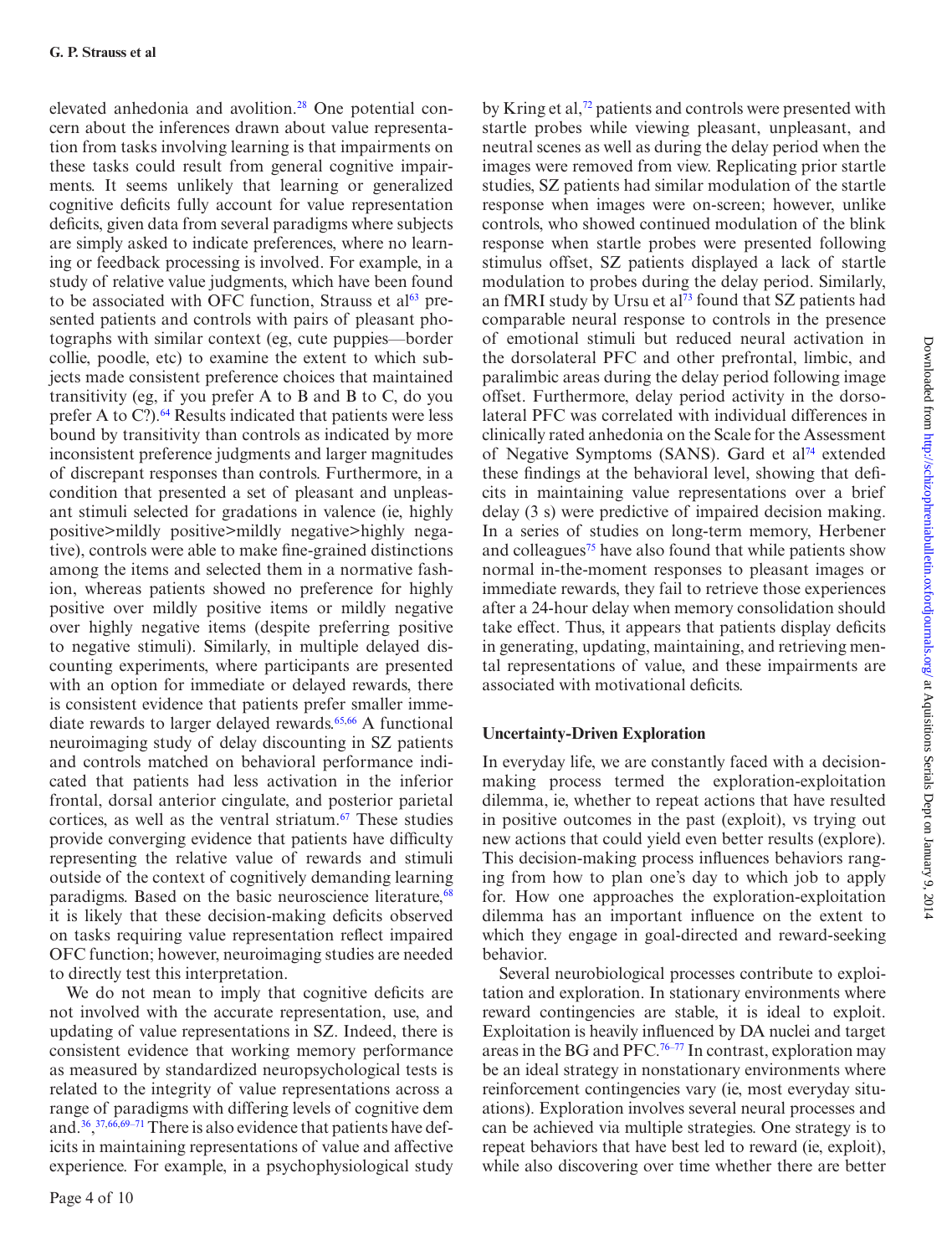options by occasionally choosing a different action at random.[78](#page-9-4) Another strategy involves selecting actions based upon their level of uncertainty relative to the status quo (ie, the exploited option). Human neuroimaging evidence indicates that the rostrolateral PFC is responsible for tracking uncertainty in an ongoing manner to promote exploratory behavior.<sup>77,79</sup> Individual differences in uncertainty-driven exploration have also been linked to genes associated with prefrontal DA function (catechol-*O*-methyltransferase [*COMT*]), and individual differences in exploitation are associated with genes controlling striatal DA function (dopamine- and cAMP-regulated neuronal phosphoprotein [*DARPP-32*] and dopamine receptor D2 gene [DRD2]).<sup>80</sup> Exploration may depend on one's ability to engage more dorsal and anterior regions of the PFC that drive top-down control and limit prepotent behavioral responses in favor of selecting new actions aimed at obtaining maximal reward.[81](#page-9-8) There is also evidence that exploration is influenced by neuromodulatory control of cortical norepinephrine, which serves to differentially promote exploration and exploitation as a function of ongoing utility estimates that are governed by frontal and medial regions of the PFC. $82,83$  $82,83$  Thus, although there are multiple neural processes involved with exploration and exploitation, prefrontal control regions are critical for regulating the balance between decisions to explore or exploit under conditions of uncertainty. $81,83$  $81,83$ 

Given that PFC dysfunction is widely documented in  $SZ$  and linked to negative symptoms, $84$  one might expect motivational deficits to be associated with abnormalities in using exploration and exploitation to guide decision making. To examine this possibility, Strauss et  $al<sup>39</sup>$  $al<sup>39</sup>$  $al<sup>39</sup>$ administered a task where participants were presented with a clock face that contained a moving "second" hand and asked to discover whether it was advantageous to respond quickly or withhold responding until the hand reached later portions of the clock face. Critically, the probability and magnitude of reward payoffs for fast and slow responding were manipulated across blocks, thereby requiring exploration to maximize rewards. Via computational modeling, trial-to-trial dynamics of reaction time adjustments were examined to estimate degree of uncertainty-driven exploration. Modeling results revealed that SZ patients were less likely to explore the different response alternatives when their values were uncertain and that this deficit was associated with anhedonia as rated by the SANS<sup>5</sup>—exploration was not associated with restricted affect, alogia, or avolition. The selectivity of this association with anhedonia may be informative. Anhedonia on the SANS largely reflects a behavioral component of reward seeking (eg, initiating social, sexual, and recreational activities) rather than the capacity to experience pleasure, which is often inferred from behavior. This result may therefore suggest that in environments where it is unknown whether an action could yield sufficient reward, patients may be less likely to seek out

opportunities for new rewards because they do not adjust their behavior in an effort to reduce uncertainty. This may explain why many patients engage in fewer instances of pleasure-seeking behavior and persist in choices that will lead to certain rewards (eg, smoking, drinking sodapop) even when the environment has changed and new rewards may be available. Consistent with this notion, another experiment also found that negative symptoms were related to this biased pattern of response selection, where the bias was actually adaptive in the static context imposed by task parameters.<sup>[85](#page-9-12)</sup>

Several neural mechanisms may serve to link reduced uncertainty-driven exploration and motivational deficits in SZ. One possibility is that impaired prefrontal mechanisms reduce top-down control needed to inhibit a prepotent exploitative behavior and facilitate exploratory actions under conditions of uncertainty. This seems plausible given the link between negative symptoms and PFC function. However, several other mechanisms may also contribute to reduced exploration, such as deficits in processing expected and unexpected uncertainty and impairments in tracking long-term utility and using utility signals to promote exploration. Decisions to explore or exploit that are critically linked to ongoing utility estimates and processing uncertainty are executed by frontal structures that regulate norepinephrine release.<sup>81,83</sup> Thus, multiple neuromodulatory systems that have been implicated in SZ may contribute to reductions in uncertainty-driven exploration. Future studies are needed to evaluate some of alternative cognitive and neurobiological explanations proposed here.

#### **Effort-Cost Computation**

Another potential mechanism for motivational impairments in SZ is that patients have deficits in "effort-cost" computation that prevent them from making an accurate estimation of whether the benefits associated with an action outweigh the "costs" needed to obtain them (ie, physical or mental effort). Several neural mechanisms have been linked to the willingness to exert effort to receive rewards. Dopaminergic function plays an important role in effortvalue computation, because studies have shown that exerting effort for high- vs low-value rewards is affected by focal DA depletion in the nucleus accumbens<sup>86</sup>,<sup>87</sup> and increasing DA via amphetamine administration enhances willingness to exert effortful behavior.<sup>88</sup> In humans, administration of d-amphetamine increases effortful behavior, and individual differences in DA release predict how willing an individual is to work for higher rewards.<sup>88,89</sup> Effort-value computation is also associated with anterior cingulate cortex structure and function, as indicated by animal lesion, animal positron emission tomography studies, and human neuroimaging studies[.90–94](#page-9-17) Anterior cingulate cortex (ACC) structure and function, striatal DA release, and DA receptor availability may therefore play a critical role in whether high amounts of effort will be exerted to obtain a reward.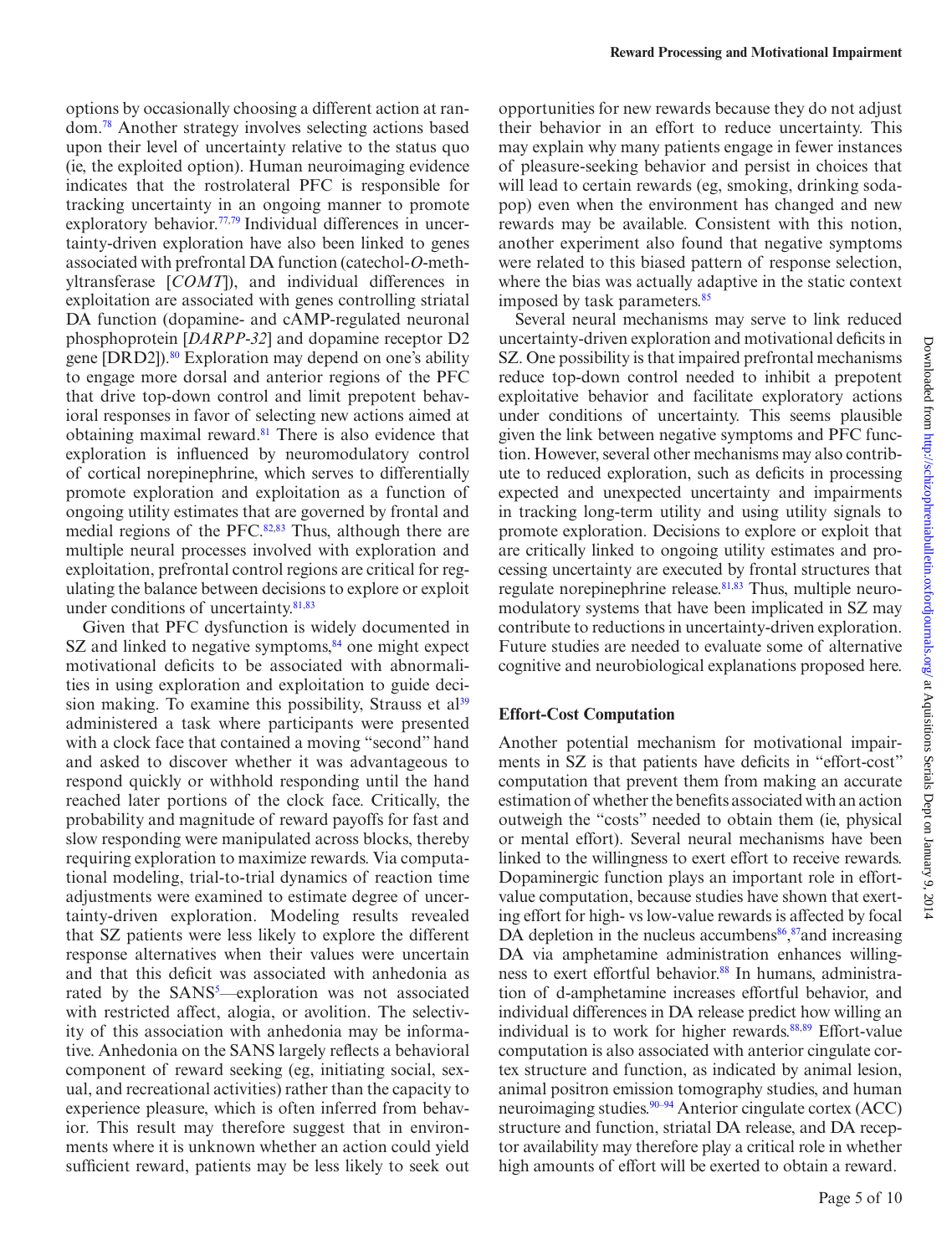There are several reasons to think that effort-value computations would be impaired in SZ and potentially associated with motivational deficits. First, structural magnetic resonance imaging studies have indicated that individuals with SZ have volumetric reductions in the  $ACC<sub>195</sub>$  and functional neuroimaging studies have indicated aberrant activation in the ACC during tasks requiring conflict or error monitoring (eg, Kerns et al<sup>96</sup>). Second, it is well documented that individuals with SZ have dopaminergic abnormalities. However, these abnormalities are not necessarily what one would expect in a disorder characterized by decreased motivation. The basic neuroscience literature on animals indicates that reduced effortful behavior is associated with *decreased* striatal DA receptor availability and release. Individuals with SZ exhibit dopaminergic abnormalities that at first glance appear inconsistent with a motivational deficit—they evidence tonic *increases* in striatal DA, as well as greater DA release in response to DA enhancing agents. It is therefore possible that another dopaminergic mechanism contributes to reduced effortful behavior in SZ. Ward et  $al<sup>97</sup>$  provided a compelling alternative account in a study using genetically altered developing mice, which are known to have an overexpression of postsynaptic D2 receptors, and found that these animals were less willing to work to receive rewards, despite having normal hedonic reactions (ie, the same phenomenology observed in SZ). $\frac{97}{6}$  $\frac{97}{6}$  $\frac{97}{6}$ Because individuals with SZ also display an increase in D2 receptor availability,  $98-99$  it seems plausible that an overexpression of postsynaptic D2 receptors, rather than reduced striatal DA release, contributes to reduced effortful behavior to obtain rewards.

To date, 2 published studies have examined willingness to work for rewards in people with SZ. In the initial study, Gold et al<sup>100</sup> administered a task that required subjects to complete 30 trials where they had to choose between making a low physical effort option (20 button presses) to earn a low-value reward (\$1) or a higher effort option to earn a higher value reward ranging from \$3 to \$7. The probability of reward receipt was manipulated to determine whether certain (100% probability) or uncertain (50% probability) outcomes influenced effortbased decision making. Results indicated that SZ patients were less likely than healthy controls to select the high physical effort option under the 100% probability condition when the potential reward was highest (\$6 and \$7). Additionally, these deficits were associated with greater severity of clinically rated negative symptoms. The sec-ond study, conducted by Fervaha et al,<sup>[101](#page-9-23),102</sup> administered the Effort Expenditure for Reward Task<sup>103</sup> and found that SZ patients were less willing to expend effort to receive high-value rewards, particularly patients with elevated symptoms of avolition. Thus, few studies to date have examined effort-value computation in SZ; however, the results of the 2 studies that have been conducted both

indicate an association between negative symptoms and reductions in willingness to put forth effortful responses to obtain high-value rewards.

Several explanations for these results are possible. One possibility is that high negative symptom patients do not find high-value rewards worth the effort needed to obtain them. Alternatively, deficits in value representation may undermine the decision to engage in effortful behavior, making the cost associated with the action required to receive a reward seem prohibitively high because value is not represented precisely. Both explanations are plausible given the results of Gold et  $al^{100}$  and Fervaha et al. $101$  To make further progress in this area, functional neuroimaging studies are needed to clarify the neural processes leading to effort-value computation dysfunction. Based upon the neuroscience literature, one would expect abnormalities in the mesolimbic dopaminergic system and ACC, as well as the connectivity between these regions, to play a role. Furthermore, the human SZ findings are consistent with data supporting the D2 overexpression animal model, which provides evidence for intact hedonics in the context of impaired motivation. Studies examining the role of antipsychotic medications in medicated compared to medication naive patients will promote progress in this area of research, as D2 antagonists have been found to reduce the extent to which rats are willing to work for rewards.

#### **Conclusions and Implications**

The last decade has seen a number of important developments in the assessment of negative symptoms, as well as experimental studies that have served to refine our understanding of the psychological and neural mechanisms associated with impairments in motivation. There is now compelling evidence that motivational impairments do not reflect a deficit in hedonic experience, creating new interest in the possibility that impairments in different aspects of reward processing may be implicated.

The current chapter reviewed multiple aspects of reward processing that are abnormal in SZ and evaluated evidence suggesting that motivational impairments are associated with difficulty translating reward information into motivated behavior. Aberrant cortical-striatal interactions may be associated with multiple aspects of reward processing that contribute to reductions in goaldirected and pleasure-seeking behavior in SZ, including: (1) DA-mediated BG systems that support reinforcement learning and the ability to predict cues that lead to rewarding outcomes; (2) orbitofrontal cortex-driven deficits in generating, updating, and maintaining value representations; (3) aberrant effort-value computations, which may be mediated by disrupted anterior cingulate cortex and midbrain DA functioning; and (4) altered activation of the PFC, which is important for generating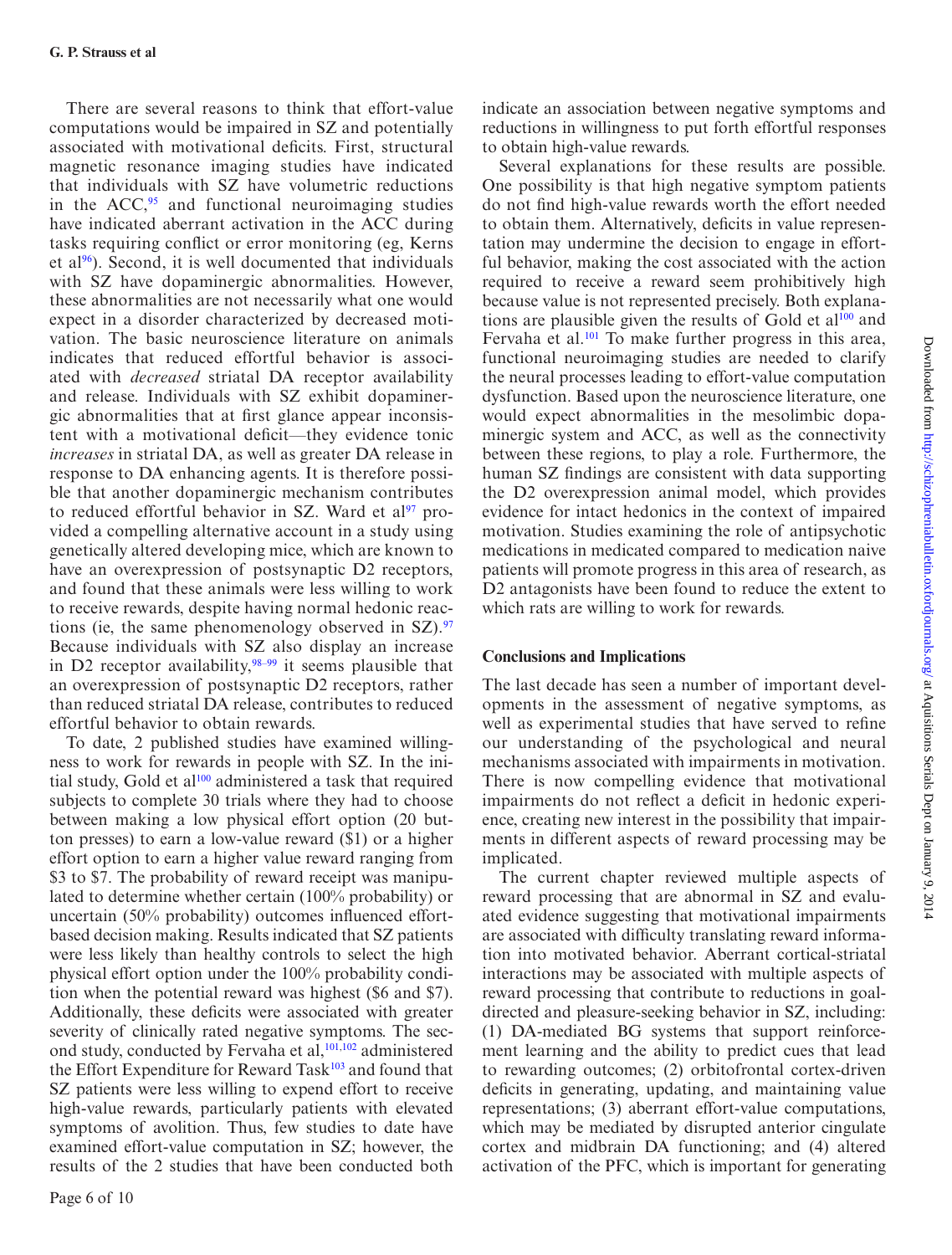exploratory behaviors in environments where reward outcomes are uncertain. New animal models of motivation in SZ, such as the D2 postsynaptic overexpression model of negative symptoms, have significant potential to clarify the role of DA in different aspects of reward processing. Translating these models directly into human studies of medicated and unmedicated patients is an important next step. However, it will also be important to examine other neurobiological processes, because it is clear that cortical-striatal interactions are only one contributing factor. Future studies should conduct whole-brain analyses to examine the contribution of areas outside of the striatum to various reward processes, as aberrant activation in regions such as the amygdala, hippocampus, and putamen has been reported in several aspects of reward processing (eg, PE signaling, reward valuation). It may also be important to examine the activation of salience and default mode networks, as it is possible that processes downstream from feedback processing may be integral to reward dysfunction.[28,](#page-7-21)[104](#page-9-26) Whether these networks play a critical role in negative symptoms is unclear; however, initial evidence suggests an association.<sup>28</sup> Networklevel analyses may therefore provide an important new direction in understanding the architecture of negative symptoms.

Few studies have reported data on multiple aspects of reward processing in the same sample; however, it may be important to do so given that there are likely important interactions between reward processes. In particular, imprecise value representations may affect multiple aspects of reward processing, potentially reflecting a common mechanism that underlies motivational impairment in SZ. For example, aberrant value representations may contribute to deficits in computing whether an action is worth the effort needed to obtain it, making the decision to exploit actions that have lead to prior rewards or to explore new actions, and learning to make rapid trial-by-trial adjustments in response to probabilistic feedback. However, there are also likely to be other important interactions among reward processing domains. For example, SZ patients have consistently been found to have deficits in rapid learning, and these deficits may influence the flexibility with which they can update value representations and use them to exploit actions that will consistently yield reward. Effort-cost computations may also interact with other processes, such as exploration/exploitation, in tasks where there are "costs" associated with switching from one behavior to another. If patients have difficulty in judging these costs and whether the effort needed to switch to a new action is worth it, they may be less likely to try out new actions (ie, explore) and engage in goal-directed behavior.

Another important future direction is to translate the laboratory findings reviewed in this article into more effective psychosocial treatments that directly target motivational impairments. The reward processing literature lends some hints as to how novel behavioral interventions could be developed that would capitalize on the few islands of preserved reward processing that exist in SZ, while accounting for the multitude of deficits. For example, there is evidence that patients have significant impairments in rapid learning but relatively preserved gradual learning. To make use of these strengths and work around weaknesses, it may be necessary to incorporate external cues and provide frequent, repeated reinforcers to facilitate goal-directed behavior. Given the strengths in procedural learning, individuals with SZ may be able to learn new behaviors aimed at increasing goal-directed activity with consistent and regular repetition. Grant et al<sup>105</sup> recently developed a Cognitive Behavioral Therapy (CBT) approach for negative symptoms that incorporates some of these principles. This program has therapists adopt an engaging style (eg, direct and crisp speaking, energetic, commanding, and confident) and aims to reduce patient lapses in engagement by having them participate in activities during the therapy session (eg, playing cards, listening to music), as well as by using frequent and intense reinforcement of goal-directed behavior (eg, verbal praise, tokens, stickers). A randomized clinical trial indicated that this CBT approach significantly improved avolition more so than treatment as usual.<sup>[105](#page-9-27)</sup> These results are promising, because few interventions have had an effect on avolition. Given that imprecise value representation may be a deficit that cuts across several aspects of reward processing, the use of external cues may be of critical importance as they would reduce the need to generate mental representations that are unlikely to have enough "pull" to facilitate the initiation of goal-directed behavior. To this end, it may be useful to take advantage of recent developments in Ecological Mometary Intervention (EMI) (ie, the use of mobile technology in the context of psychosocial treatment) to present frequent, selective cues. Apps on mobile devices may be ideal for delivering cues, reinforcers, and reminders designed to promote behavioral activation. Clinicians could use EMI to send reminders for patients to engage in specific activities and have apps deliver customized positive or negative feedback in relation to patient response. Given the relative sparing in learning from negative feedback, in the context of impairments in learning from positive feedback, the use of negative feedback may be necessary to shape behavior. Considering the increasing availability of mobile technology, as well as the development of apps specifically designed for psychosocial treatment, EMI is increasingly more viable as a treatment strategy. These methods could be useful in supplementing efficacious psychosocial treatments, such as the one developed by Grant et al.<sup>[105](#page-9-27)</sup> Finally, measures of reward processing described in this review have potential utility as biomarkers that can be used to gauge the effectiveness of pharmacological and psychosocial treatments targeting motivational deficits in SZ.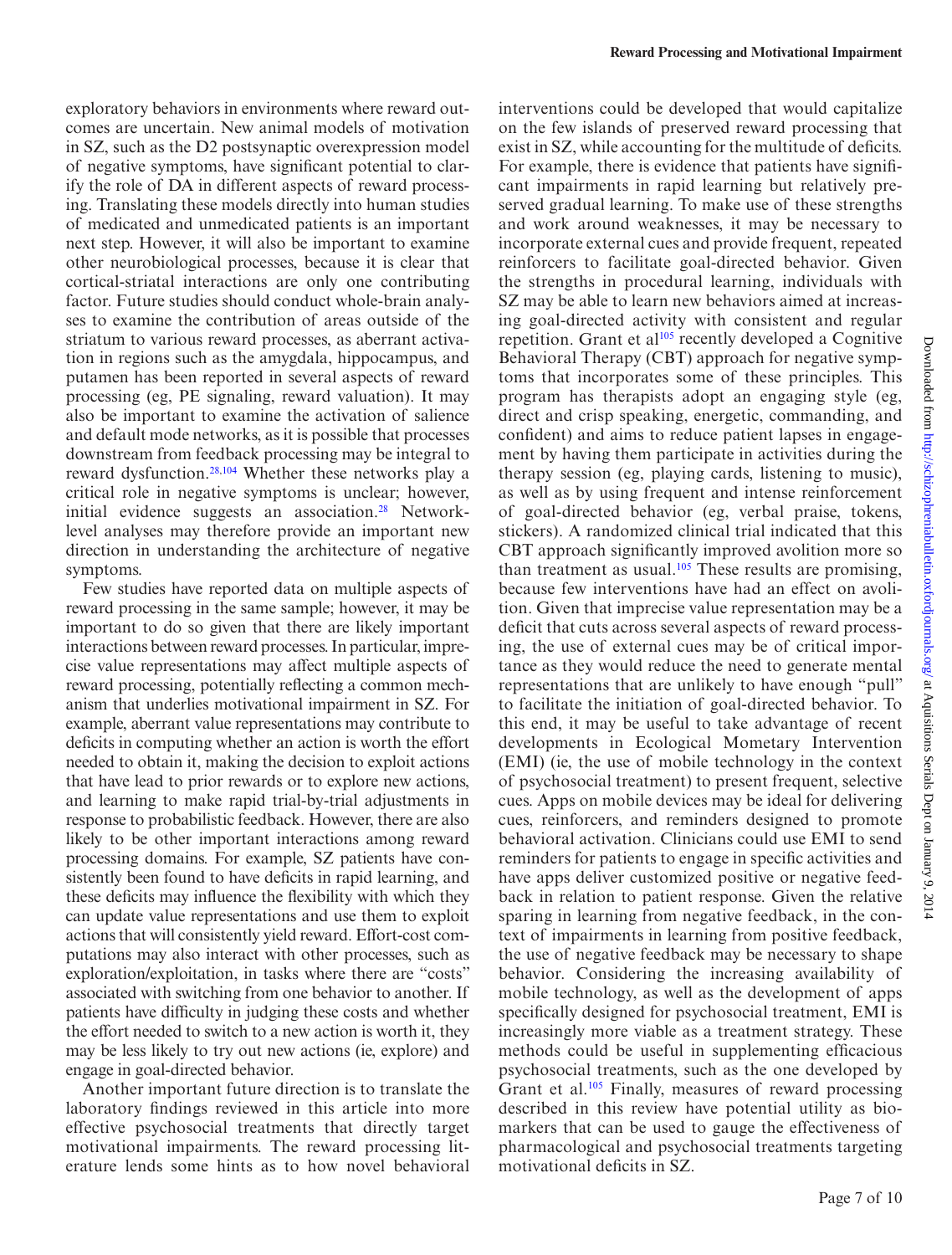## **Funding**

National Institute of Mental Health (K23MH092530 to G.P.S., R01MH094460 to J.A.W., R01MH080066 to J.M.G.).

# **Acknowledgment**

The authors have declared that there are no conflicts of interest in relation to the subject of this study.

## **References**

- <span id="page-7-0"></span>1. Kraepelin E. *Dementia Praecox and Paraphrenia*. Translated by Barclay RM; edited by Robertson GM. New York: Robert E Krieger; 1919 [1971].
- <span id="page-7-1"></span>2. Bleuler E. Dementia Praecox or the Group of Schizophrenias. Translated by Zinkin J. New York: International Universities Press; 1950 [1911].
- <span id="page-7-2"></span>3. Carpenter WT, Strauss JS, Bartko JJ. Use of signs and symptoms for the identification of schizophrenic patients: A report from the International Pilot Study of Schizophrenia. *Schizophr Bull*. 1974:37–49.
- <span id="page-7-3"></span>4. Carpenter WT Jr, Heinrichs DW, Wagman AM. Deficit and nondeficit forms of schizophrenia: the concept. *Am J Psychiatry*. 1988;145:578–583.
- <span id="page-7-4"></span>5. Andreasen NC. *Scale for the Assessment of Negative Symptoms*. DesMoines: University of Iowa Press; 1983.
- 6. Kirkpatrick B, Buchanan RW, McKenney PD, Alphs LD, Carpenter WT Jr. The Schedule for the Deficit syndrome: an instrument for research in schizophrenia. *Psychiatry Res*. 1989;30:119–123.
- 7. Heinrichs DW, Hanlon TE, Carpenter WT Jr. The Quality of Life Scale: an instrument for rating the schizophrenic deficit syndrome. *Schizophr Bull*. 1984;10:388–398.
- <span id="page-7-5"></span>8. Kirkpatrick B, Fenton WS, Carpenter WT Jr, Marder SR. The NIMH-MATRICS consensus statement on negative symptoms. *Schizophr Bull*. 2006;32:214–219.
- <span id="page-7-6"></span>9. Blanchard JJ, Cohen AS. The structure of negative symptoms within schizophrenia: implications for assessment. *Schizophr Bull*. 2006;32:238–245.
- 10. Horan WP, Kring AM, Gur RE, Reise SP, Blanchard JJ. Development and psychometric validation of the Clinical Assessment Interview for Negative Symptoms (CAINS). *Schizophr Res*. 2011;132:140–145.
- 11. Strauss GP, Hong LE, Gold JM, et al. Factor structure of the Brief Negative Symptom Scale. *Schizophr Res*. 2012;142:96–98.
- <span id="page-7-7"></span>12. Meehl PE. Primary and secondary hypohedonia. *J Abnorm Psychol*. 2001;110:188–193.
- 13. Strauss GP, Harrow M, Grossman LS, Rosen C. Periods of recovery in deficit syndrome schizophrenia: a 20-year multifollow-up longitudinal study. *Schizophr Bull*. 2010;36:788–799.
- 14. Strauss GP, Horan WP, Kirkpatrick B, et al. Deconstructing negative symptoms of schizophrenia: avolition-apathy and diminished expression clusters predict clinical presentation and functional outcome. *J Psychiatr Res*. 2013;47:783–790.
- <span id="page-7-8"></span>15. Barch DM, Dowd EC. Goal representations and motivational drive in schizophrenia: the role of prefrontal-striatal interactions. *Schizophr Bull*. 2010;36:919–934.
- <span id="page-7-9"></span>16. Strauss GP, Gold JM. A new perspective on anhedonia in schizophrenia. *Am J Psychiatry*. 2012;169:364–373.
- <span id="page-7-10"></span>17. Kring AM, Moran EK. Emotional response deficits in schizophrenia: insights from affective science. *Schizophr Bull*. 2008;34:819–834.
- <span id="page-7-11"></span>18. Cohen AS, Minor KS. Emotional experience in patients with schizophrenia revisited: meta-analysis of laboratory studies. *Schizophr Bull*. 2010;36:143–150.
- <span id="page-7-12"></span>19. Llerena K, Strauss GP, Cohen AS. Looking at the other side of the coin: a meta-analysis of self-reported emotional arousal in people with schizophrenia. *Schizophr Res*. 2012;142:65–70.
- <span id="page-7-13"></span>20. Gard DE, Kring AM, Gard MG, Horan WP, Green MF. Anhedonia in schizophrenia: distinctions between anticipatory and consummatory pleasure. *Schizophr Res*. 2007;93:253–260.
- <span id="page-7-14"></span>21. Oorschot M, Lataster T, Thewissen V, et al. Emotional experience in negative symptoms of schizophrenia–no evidence for a generalized hedonic deficit. *Schizophr Bull*. 2013;39:217–225.
- <span id="page-7-15"></span>22. Taylor SF, Kang J, Brege IS, Tso IF, Hosanagar A, Johnson TD. Meta-analysis of functional neuroimaging studies of emotion perception and experience in schizophrenia. *Biol Psychiatry*. 2012;71:136–145.
- <span id="page-7-16"></span>23. Myin-Germeys I, Delespaul PA, deVries MW. Schizophrenia patients are more emotionally active than is assumed based on their behavior. *Schizophr Bull*. 2000;26:847–854.
- <span id="page-7-17"></span>24. Schultz W, Dayan P, Montague PR. A neural substrate of prediction and reward. *Science*. 1997;275:1593–1599.
- <span id="page-7-18"></span>25. Waltz JA, Gold JM. Probabilistic reversal learning impairments in schizophrenia: further evidence of orbitofrontal dysfunction. *Schizophr Res*. 2007;93:296–303.
- <span id="page-7-19"></span>26. Waltz JA, Frank MJ, Wiecki TV, Gold JM. Altered probabilistic learning and response biases in schizophrenia: behavioral evidence and neurocomputational modeling. *Neuropsychology*. 2011;25:86–97.
- <span id="page-7-20"></span>27. Waltz JA, Schweitzer JB, Ross TJ, et al. Abnormal responses to monetary outcomes in cortex, but not in the basal ganglia, in schizophrenia. *Neuropsychopharmacology*. 2010;35:2427–2439.
- <span id="page-7-21"></span>28. Waltz JA, Kasanova Z, Ross TJ, et al. The roles of reward, default, and executive control networks in set-shifting impairments in schizophrenia. *PLoS ONE*. 2013;8:e57257.
- <span id="page-7-22"></span>29. Green MF, Kern RS, Williams O, McGurk S, Kee K. Procedural learning in schizophrenia: evidence from serial reaction time. *Cognit Neuropsychiatry*. 1997;2:123–134.
- 30. Goldberg TE, Saint-Cyr JA, Weinberger DR. Assessment of procedural learning and problem solving in schizophrenic patients by Tower of Hanoi type tasks. *J Neuropsychiatry Clin Neurosci*. 1990;2:165–173.
- 31. Gold JM, Hahn B, Strauss GP, Waltz JA. Turning it upside down: areas of preserved cognitive function in schizophrenia. *Neuropsychol Rev*. 2009;19:294–311.
- <span id="page-7-23"></span>32. Foerde K, Poldrack RA, Khan BJ, et al. Selective corticostriatal dysfunction in schizophrenia: examination of motor and cognitive skill learning. *Neuropsychology*. 2008;22:100–109.
- <span id="page-7-24"></span>33. Kumari V, Gray JA, Honey GD, et al. Procedural learning in schizophrenia: a functional magnetic resonance imaging investigation. *Schizophr Res*. 2002;57:97–107.
- <span id="page-7-25"></span>34. Kéri S, Nagy O, Kelemen O, Myers CE, Gluck MA. Dissociation between medial temporal lobe and basal ganglia memory systems in schizophrenia. *Schizophr Res*. 2005;77:321–328.
- <span id="page-7-26"></span>35. Schérer H, Stip E, Paquet F, Bédard MA. Mild procedural learning disturbances in neuroleptic-naive patients with schizophrenia. *J Neuropsychiatry Clin Neurosci*. 2003;15:58–63.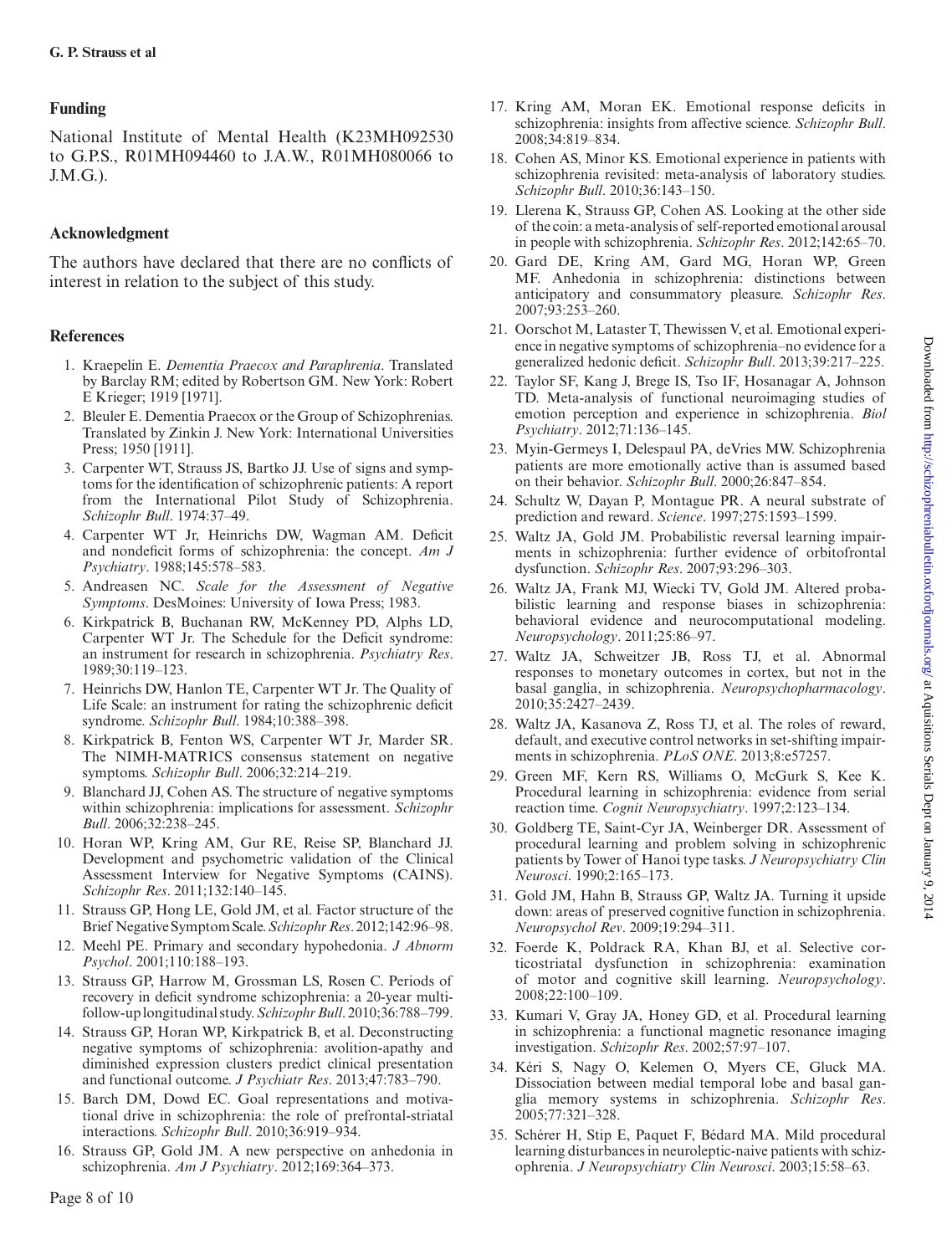2014

- <span id="page-8-0"></span>36. Reiss JP, Campbell DW, Leslie WD, et al. Deficit in schizophrenia to recruit the striatum in implicit learning: a functional magnetic resonance imaging investigation. *Schizophr Res*. 2006;87:127–137.
- <span id="page-8-1"></span>37. Weickert TW, Goldberg TE, Callicott JH, et al. Neural correlates of probabilistic category learning in patients with schizophrenia. *J Neurosci*. 2009;29:1244–1254.
- <span id="page-8-2"></span>38. Waltz JA, Frank MJ, Robinson BM, Gold JM. Selective reinforcement learning deficits in schizophrenia support predictions from computational models of striatal-cortical dysfunction. *Biol Psychiatry*. 2007;62:756–764.
- <span id="page-8-3"></span>39. Strauss GP, Frank MJ, Waltz JA, Kasanova Z, Herbener ES, Gold JM. Deficits in positive reinforcement learning and uncertainty-driven exploration are associated with distinct aspects of negative symptoms in schizophrenia. *Biol Psychiatry*. 2011;69:424–431.
- <span id="page-8-4"></span>40. Gold JM, Waltz JA, Matveeva TM, et al. Negative symptoms and the failure to represent the expected reward value of actions: behavioral and computational modeling evidence. *Arch Gen Psychiatry*. 2012;69:129–138.
- <span id="page-8-5"></span>41. Walter H, Kammerer H, Frasch K, Spitzer M, Abler B. Altered reward functions in patients on atypical antipsychotic medication in line with the revised dopamine hypothesis of schizophrenia. *Psychopharmacology (Berl)*. 2009;206:121–132.
- <span id="page-8-6"></span>42. Waltz JA, Schweitzer JB, Gold JM, et al. Patients with schizophrenia have a reduced neural response to both unpredictable and predictable primary reinforcers. *Neuropsychopharmacology*. 2009;34:1567–1577.
- 43. Schlagenhauf F, Sterzer P, Schmack K, et al. Reward feedback alterations in unmedicated schizophrenia patients: relevance for delusions. *Biol Psychiatry*. 2009;65:1032–1039.
- 44. Murray GK, Corlett PR, Clark L, et al. Substantia nigra/ventral tegmental reward prediction error disruption in psychosis. *Mol Psychiatry*. 2008;13:239, 267–276.
- 45. Koch K, Schachtzabel C, Wagner G, et al. Altered activation in association with reward-related trial-and-error learning in patients with schizophrenia. *Neuroimage*. 2010;50:223–232.
- 46. Gradin VB, Kumar P, Waiter G, et al. Expected value and prediction error abnormalities in depression and schizophrenia. *Brain*. 2011;134:1751–1764.
- 47. Corlett PR, Murray GK, Honey GD, et al. Disrupted prediction-error signal in psychosis: evidence for an associative account of delusions. *Brain*. 2007;130:2387–2400.
- <span id="page-8-7"></span>48. Dowd EC, Barch DM. Pavlovian reward prediction and receipt in schizophrenia: relationship to anhedonia. *PLoS One*. 2012;7:e35622.
- <span id="page-8-8"></span>49. Simon JJ, Biller A, Walther S, et al. Neural correlates of reward processing in schizophrenia–relationship to apathy and depression. *Schizophr Res*. 2010;118:154–161.
- <span id="page-8-9"></span>50. Juckel G, Schlagenhauf F, Koslowski M, et al. Dysfunction of ventral striatal reward prediction in schizophrenia. *Neuroimage*. 2006;29:409–416.
- <span id="page-8-10"></span>51. Juckel G, Schlagenhauf F, Koslowski M, et al. Dysfunction of ventral striatal reward prediction in schizophrenic patients treated with typical, not atypical, neuroleptics. *Psychopharmacology (Berl)*. 2006;187:222–228.
- <span id="page-8-11"></span>52. Nielsen MØ, Rostrup E, Wulff S, et al. Alterations of the brain reward system in antipsychotic naïve schizophrenia patients. *Biol Psychiatry*. 2012;71:898–905.
- <span id="page-8-12"></span>53. Kring AM, Elis O. Emotion deficits in people with schizophrenia. *Annu Rev Clin Psychol*. 2013;9:409–433.
- <span id="page-8-13"></span>54. Gold JM, Waltz JA, Prentice KJ, Morris SE, Heerey EA. Reward processing in schizophrenia: a deficit in the representation of value. *Schizophr Bull*. 2008;34:835–847.
- <span id="page-8-14"></span>55. Wallis JD. Orbitofrontal cortex and its contribution to decision-making. *Annu Rev Neurosci*. 2007;30:31–56.
- <span id="page-8-15"></span>56. Elliott R, McKenna PJ, Robbins TW, Sahakian BJ. Neuropsychological evidence for frontostriatal dysfunction in schizophrenia. *Psychol Med*. 1995;25:619–630.
- 57. Tyson PJ, Laws KR, Roberts KH, Mortimer AM. Stability of set-shifting and planning abilities in patients with schizophrenia. *Psychiatry Res*. 2004;129:229–239.
- 58. Ceaser AE, Goldberg TE, Egan MF, McMahon RP, Weinberger DR, Gold JM. Set-shifting ability and schizophrenia: a marker of clinical illness or an intermediate phenotype? *Biol Psychiatry*. 2008;64:782–788.
- 59. Pantelis C, Barber FZ, Barnes TR, Nelson HE, Owen AM, Robbins TW. Comparison of set-shifting ability in patients with chronic schizophrenia and frontal lobe damage. *Schizophr Res*. 1999;37:251–270.
- <span id="page-8-16"></span>60. Shurman B, Horan WP, Nuechterlein KH. Schizophrenia patients demonstrate a distinctive pattern of decision-making impairment on the Iowa Gambling Task. *Schizophr Res*. 2005;72:215–224.
- 61. Sevy S, Burdick KE, Visweswaraiah H, et al. Iowa gambling task in schizophrenia: a review and new data in patients with schizophrenia and co-occurring cannabis use disorders. *Schizophr Res*. 2007;92:74–84.
- 62. Lee Y, Kim YT, Seo E, et al. Dissociation of emotional decision-making from cognitive decision-making in chronic schizophrenia. *Psychiatry Res*. 2007;152:113–120.
- <span id="page-8-17"></span>63. Elliott R, Agnew Z, Deakin JF. Hedonic and informational functions of the human orbitofrontal cortex. *Cereb Cortex*. 2010;20:198–204.
- <span id="page-8-18"></span>64. Strauss GP, Robinson BM, Waltz JA, et al. Patients with schizophrenia demonstrate inconsistent preference judgments for affective and nonaffective stimuli. *Schizophr Bull*. 2011;37:1295–1304.
- <span id="page-8-19"></span>65. Heerey EA, Matveeva TM, Gold JM. Imagining the future: degraded representations of future rewards and events in schizophrenia. *J Abnorm Psychol*. 2011;120:483–489.
- <span id="page-8-20"></span>66. Heerey EA, Robinson BM, McMahon RP, Gold JM. Delay discounting in schizophrenia. *Cogn Neuropsychiatry*. 2007;12:213–221.
- <span id="page-8-21"></span>67. Avsar KB, Weller RE, Cox JE, Reid MA, White DM, Lahti AC. An fMRI investigation of delay discounting in patients with schizophrenia. *Brain and Behavior*. 2013;3:384–401.
- <span id="page-8-22"></span>68. Schoenbaum G, Roesch M. Orbitofrontal cortex, associative learning, and expectancies. *Neuron*. 2005;47:633–636.
- <span id="page-8-23"></span>69. Heerey EA, Bell-Warren KR, Gold JM. Decision-making impairments in the context of intact reward sensitivity in schizophrenia. *Biol Psychiatry*. 2008;64:62–69.
- 70. Brown JK, Waltz JA, Strauss GP, McMahon RP, Frank MJ, Gold JM. Hypothetical decision making in schizophrenia: the role of expected value computation and "irrational" biases. *Psychiatry Res*. 2013;209:142–149.
- 71. Strauss GP, Lee BG, Waltz JA, Robinson BM, Brown JK, Gold JM. Cognition-emotion interactions are modulated by working memory capacity in individuals with schizophrenia. *Schizophr Res*. 2012;141:257–261.
- <span id="page-8-24"></span>72. Kring AM, Germans Gard M, Gard DE. Emotion deficits in schizophrenia: timing matters. *J Abnorm Psychol*. 2011;120:79–87.